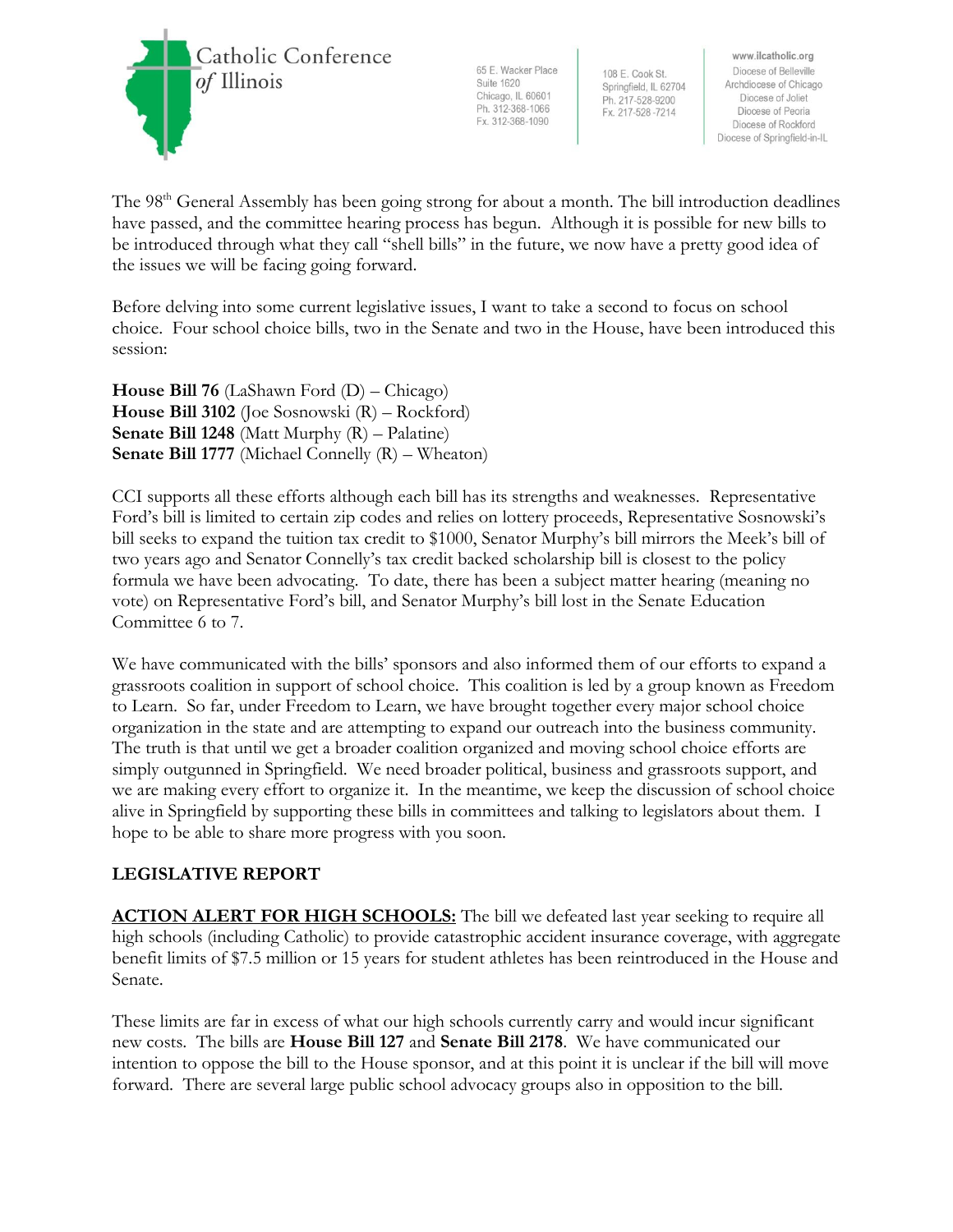Still, it is important that our high schools reach out to their state representatives and senators to tell them we require student athletes to have health insurance on their parent's plans, that the school does have some catastrophic insurance coverage, but that this proposed mandate is excessive and would impose a real and costly burden. Families come to Catholic high schools fully aware of the educational, spiritual and athletic programs. The government does not have a role in mandating these things. If you do not know who your state representative or senator is (remember redistricting made a lot of changes) you can visit our webs site at [www.ilcatholic.org](http://www.ilcatholic.org/) and click on Find Your Legislator or give us a call at 217-528-9200.

**Textbook Funding** – CCI has found legislators in both chambers to reintroduce legislation providing funding for the textbook block grant (formerly textbook loan):

**House Bill 2321** (Kelly Burke (D) – Oak Lawn) **Senate Bill 2152** (Bill Cunningham (D) – Chicago)

We will be working hard to advance this issue even thought the state's fiscal condition is bad. We believe this issue – especially in light of new textbook cuts in public school districts – is important and can resonate with policy makers. We have scheduled a lobby day of Catholic school superintendents, and they will be meeting with legislative leaders and the state superintendent on this issue.

**ACTION ALERT FOR ALL SCHOOLS:** I would also ask you to reach out to your state representative and state senator and ask them to co-sponsor the textbook funding bills. Make the case for textbook funding, describe how your school has gone without, talk of curriculum needs; in short, make a personal appeal to provide critical educational funding for students in all schools in Illinois. In time, I will provide a sample letter and easier contact methods, but in the beginning, your personal appeal, either through a phone call, email or meeting will be important. If I can help you on this, please call or email me. Again, if you do not know who your state representative or senator is (remember redistricting made a lot of changes) you can visit our webs site at [www.ilcatholic.org](http://www.ilcatholic.org/) and click on Find Your Legislator or give us a call at 217-528-9200.

## **ADMINSTRATIVE ISSUES**

**ISBE & State Recognition** – Although we had a few issues with the November  $15<sup>th</sup>$  deadline for submitting the (1) Nonpublic Registration, Enrollment and Staff Report, (2) Immunization data and (3) Nonpublic School Application for Sate Recognition and School Calendar, we were able to work out a deal with ISBE ensuring those schools that missed the deadline were not stripped of state recognition. I do not think ISBE will be so flexible next year. We need to do all we can to ensure these three forms are submitted on time. About 35 state recognition visits through the end of the 2012-13 school year have been scheduled and are ongoing.

Also, thank you to everyone who responded to my action alert on ISBE's proposed rule revision for state recognition and school crisis planning. I know that ISBE heard us, and we will be working on revisions to the proposed rules soon.

**Individuals with Disabilities Education Act (IDEA)** – There has been a very important (and beneficial) revision to the IDEA Proportionate Share Timely and Meaningful Consultation (TMC) Timelines. Each year, school districts are required to hold TMC meetings with representatives of nonpublic schools regarding the use of a proportionate share of IDEA funds for services to eligible